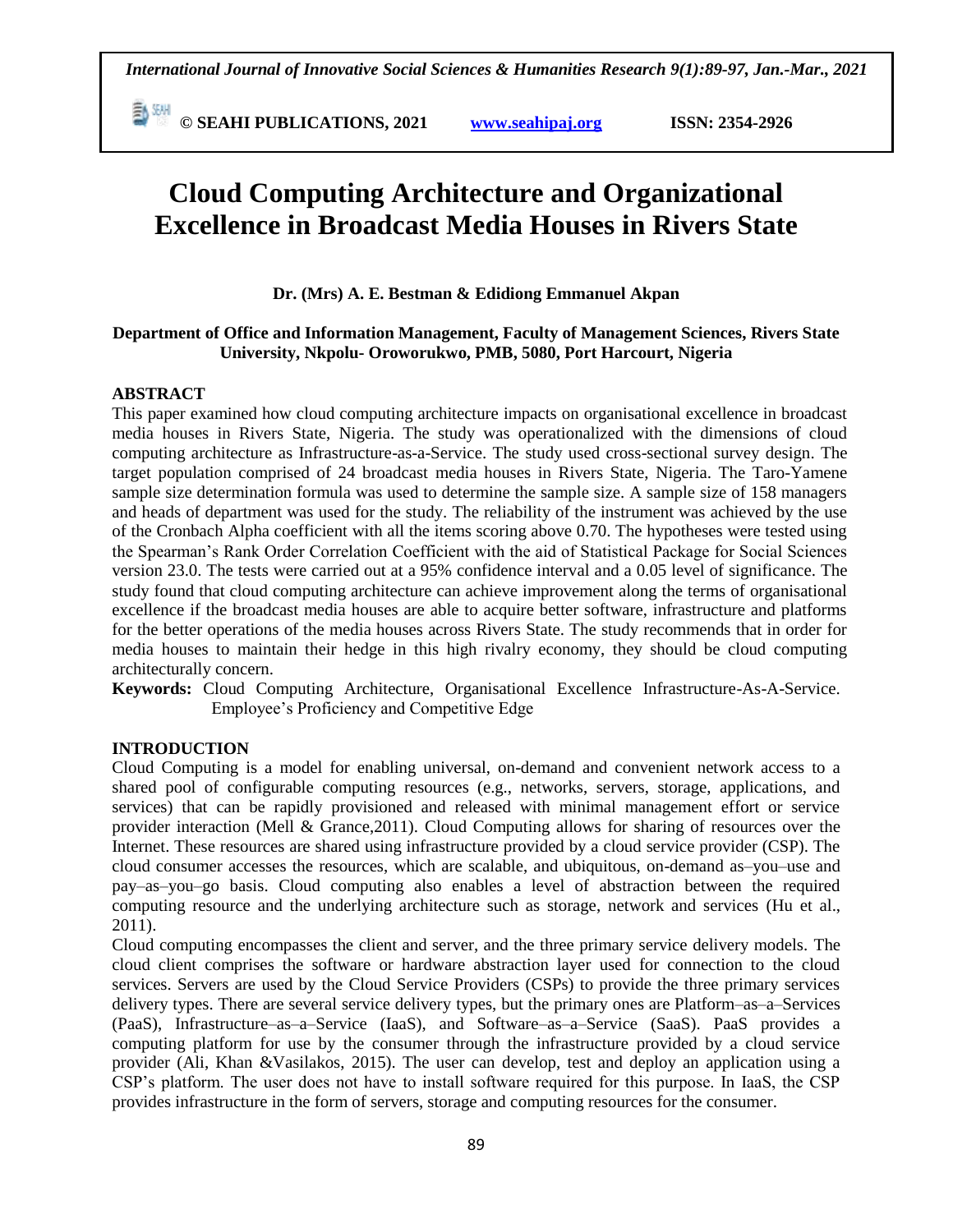In Davidovic, Ilijevic, Luk, & Pogarcic, (2015), private cloud computing and delegation of control was proposed. The aim was to examine issues in private clouds. The areas of pricing, regulations and data protection in terms of private cloud were discussed. This ensures an optimum benefit of such an investment in the long run. In Ali, Khan, and Vasilakos (2015), security in cloud computing: opportunities and challenges were presented. The approach examined several security issues. In addition, there was a brief discussion on cloud computing architectural framework. In F. Hu *et al* (2011) a review on cloud computing: design challenges in architecture and security was proposed. Various concepts relating to cloud computing architecture were examined in some details. Security concerns were also discussed with some solutions suggested. In Jadeja & Modi,  $(2012)$  cloud computing - concepts, architecture and challenges were presented. The characteristics, benefits and issues in cloud computing were discussed. In Bhardwaj, Jain, & Jain (2010), cloud computing: a study of Infrastructure–as–a– Service is postulated. The papers provide an understanding of IaaS in cloud computing. The roles of the provider and what is available to the consumer was also discussed. In Lui et al, (2011), NIST cloud computing reference architecture provides a simple but detailed classification of most aspects of cloud computing. Almost everything about cloud computing is summarised in a crisp form. In Dhakar, Gupta, and Vijay, (2009), Cloud computing architecture is presented. The architecture is presented in terms of front end and back end. The front end involves the consumers, while the back end comprises the service providers.

In Niharika and Ritu, V (2015), cloud architecture for the logistics business is proposed. The focus is on a cloud architecture to support logistics services. Various layers were proposed with the overall objective of cost reduction in logistics operations. In Rani, Rani and Babu (2015), cloud computing and inter-clouds types, topologies and research issues were presented. The types of cloud services and deployment models were discussed. Thereafter, the need for inter-cloud and services that could be offered were examined. In Verma and Kaushal, (2011), cloud computing security issues and challenges is presented. A survey of cloud services was carried out including deployment models. Thereafter, a taxonomy of cloud challenges was carried out. Meena, Singh, & Bharadi (2016) proposed the use of Microsoft Azure hybrid cloud to implement an architecture for Software-as-a-Service (SaaS) model of content based image retrieval (CBIR). The focus is on digital images and CBIR in particular. The architecture allows a large set of images to be accessed and processed using the Microsoft Azure which is suitable for hybrid purposes. 1n Toy, (2015) ,Cloud Services Architectures is proposed. The main focus is on the open cloud connect architecture. Various cloud interfaces were also described. In Bou and Demerjian, (2017), Evaluation of mobile cloud architectures is proposed. The main focus of the work was to compare mobile architecture based on mobile cloud applications. In Ferrer, Pérez, and González (2016), multi-cloud Platform-as-a-Service model, functionalities and approaches is presented. The main focus is on multi-cloud architecture in terms of PaaS. Two models were proposed and discussed in the paper.

The advantage of this is that the user does not have to invest in expensive IT infrastructure. Services are scalable and on–demand. Also, the customer utilizes and pays for what is consumed. In SaaS, a CSP provides an application over the Internet for use by a customer Ali., Khan, and Vasilakos, (2015), In effect, the user does not have to purchase or install such applications. This provides a network–based access to software that is managed from a centralised location, and the customer has remote access (Ali., Khan, and Vasilakos, (2015). There are basically four types of cloud development models: private, public, community and hybrid clouds. Private clouds are provided within an enterprise data centre. The organization has control over the cloud infrastructure and it is secure. Public clouds are services provided over the Internet by CSP using their own infrastructure. Scalable services are accessed on a pay-as-you-go (PAYG) payment model. Public clouds are considered less secured. Community cloud is cloud operated by several organizations possibly engaged in similar activities. The infrastructure could be hosted by a third party with an agreed policy in place for usage (Ali, Khan and Vasilakos, 2015). In recent times, cloud, edge and fog computing seem to be complimenting activities. Edge computing allows optimization of the cloud by processing data at the edge of a network instead of doing it in a cloud or a central data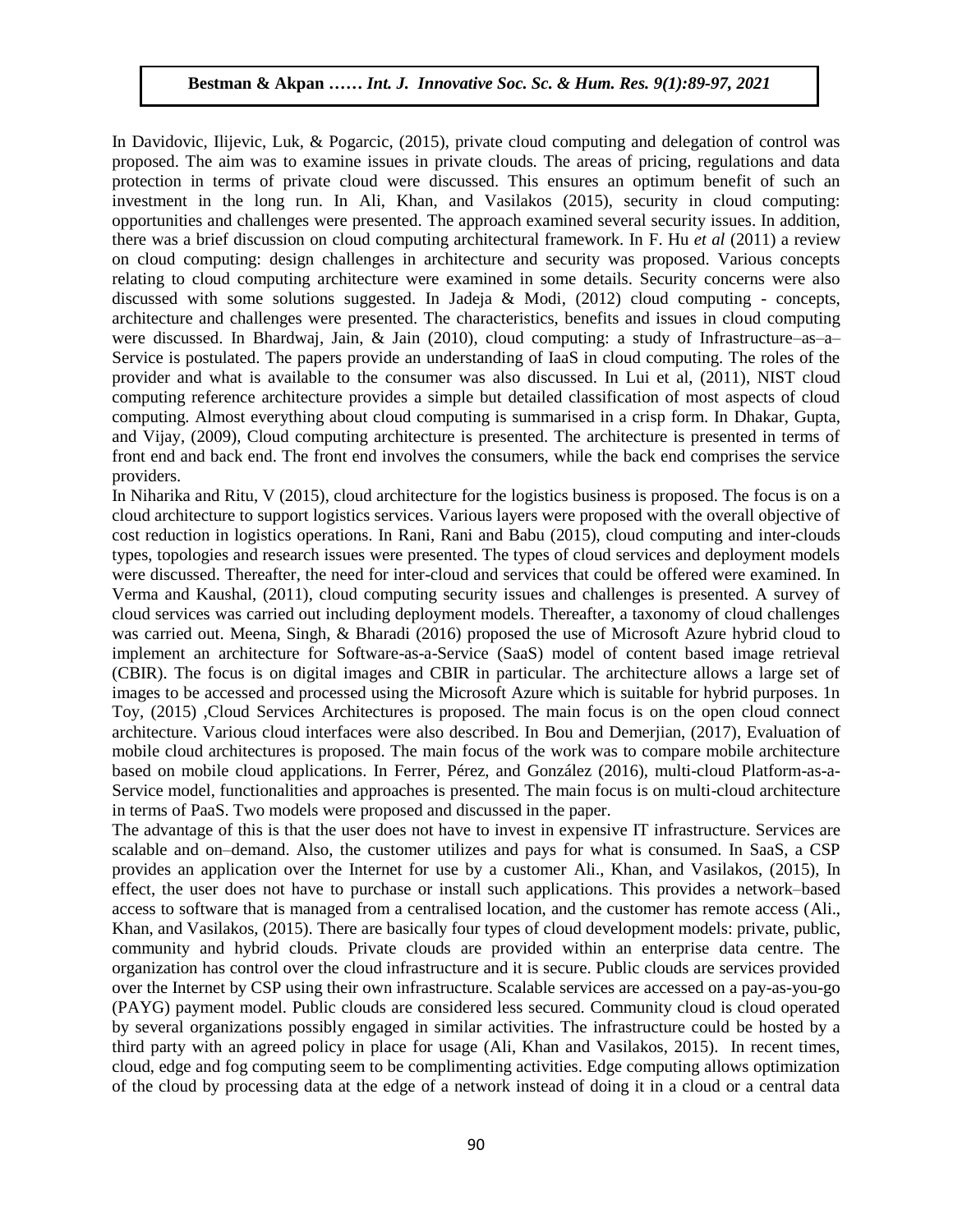warehouse. Also known as fog computing or fogging, facilitates the operation of compute, storage and networking services between end devices and cloud computing data centers.

Successful organizations have many advantages because they are highly performing because they outperform the results of the strategies they have adopted and outperform their structure, processes and systems. Excellent organizations are characterized by a high understanding of their work, their commitment to achieve the results assigned to them, their regular work in the form of teams, low levels of conflict and responsibility, their ability to solve problems away from underlying conflicts, and their continued efforts to improve their work performance (Englbrt, 2003). Organizational excellence is the organization's ability to achieve its objectives in the light of customer focus, continuous learning, results orientation and employee development (Al-Dhaafri *et al.*, 2017), for the purpose of excellence in business which includes both distinct human resources, and distinct products (Qawasmeh *et al.*, 2013). This is in to developing and supporting the Organization's processes and management systems to improve performance and create value for stakeholders (Mann et al., 2012). This is in addition to achieving balanced satisfaction for all customers; thus, increasing the long-term success (Breyfogle, 2008) and achieving competitive advantage in the sense of being better than competitors in one or more areas of strategic performance through quality improvement and access, on higher returns with minimal cost (Kandula, 2003).

Furthermore**,** this study was guided by the following research questions:

- i. To what extent does Infrastructure–as-a–Service influence employee proficiency in broadcast media houses in Rivers State?
- ii. To what extent does Infrastructure–as-a–Service influence competitive edge in broadcast media houses in Rivers State?



**Fig.1** Conceptual Framework for the relationship between cloud computing architecture and organizational excellence

**Source:** Desk Research (2021)

## **LITERATURE REVIEW**

# **Theoretical Foundation**

## **Actor Network Theory**

Actor Network Theory (ANT) is a sociological theory developed by Callon and Latour (1981), to recognize the processes of technological innovation in a heterogeneous network. The heterogeneous network is a coextensive network comprising a range of dissimilar elements called actors/actants (Tantnall and Burgess 2002). They believe that by employing ANT in a socio-technical situation involving technological innovation, believe that human actors (e g. customers, programmers, and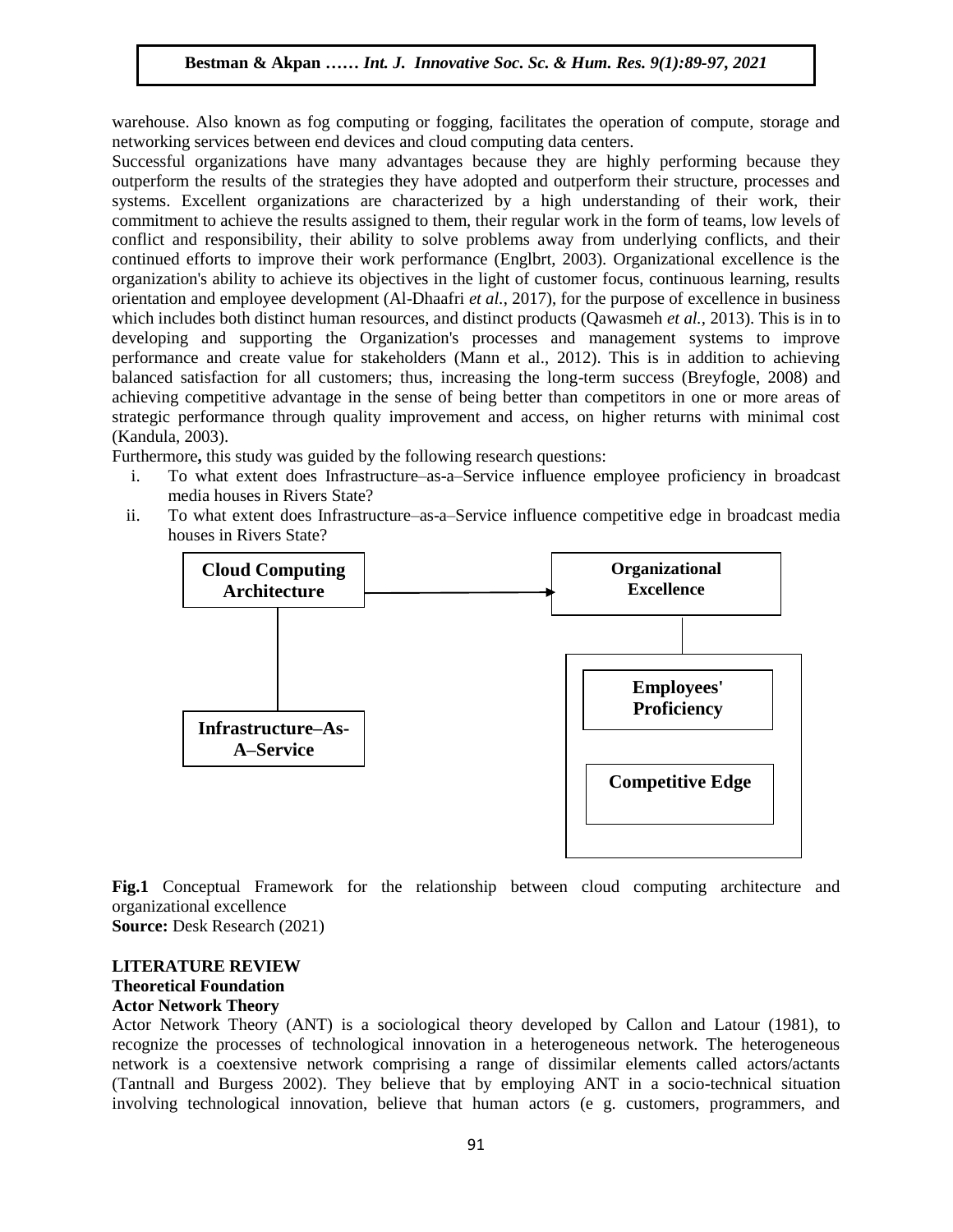development managers) and non-human actors (e.g. computers, modems, telephone lines, and web development tools) are equally important to implement a business-to-business e-commerce portal for regional institutions in the area. This implies that for staff of broadcast houses to be successful in carrying out their daily operations and satisfy customers, human and non-human are to be used.

#### **Concept of Cloud Computing Architecture**

Cloud Computing Architecture refers to the components and subcomponents required for cloud computing. These components consist of a front-end-platform, back-end-platform, a cloud-based delivery, and a network. Combined, these components make up cloud computing architecture (Wikipedia). Cloud computing is the delivery of computing services - software, storage, analytics, networking, servers, databases and more – over the internet' (Gonzalez & et al, 2012). According to Hayes (2008), Cloud Computing is the term assigned to the recent trend in computing service deployment. This trend has seen the cultural and technological shift of computing service deployment from being provided locally to being provided remotely and en masse, by third-party service providers. The different benefits include; Speed – since it is on demand and a self-service technology, huge amounts of computer resources can be provided in minutes; thus removing impact on capacity planning and enabling businesses to have flexibility; Cost – The business does not have to worry about expending huge capital on purchasing hardware and software or setting up round the clock electricity (to deal with on-site data centers); Global Scale – Being able to scale elastically is another nice benefit of Cloud computing. The right amount of IT resources is assigned to the business; this included bandwidth, storage, computer power and this is done from the right geographic location; Reliability –Less downtime is always great for the business. Cloud computing makes disaster recovery, data backup a less expensive issue because data can be retrieved from multiple sites from the cloud service provider´s network; productivity – Maintaining data centers on-site, typically, require time-consuming IT management and maintenance; software patching, hardware setup, just to name a few. With cloud computing, these tasks are simply eliminated thereby ensuring the business spends time on more relevant business goals and Performance – Some of the largest Cloud computing services operate on worldwide network of data centers that are constantly updated to their current versions. This offers good benefits like reduced network latency and greater economies of scale.

Obviously, lots of organizations are enjoying great value from using cloud computing; however, the service comes with special responsibilities – one of them being security. This section aims to explore and classify the security challenges that come with Cloud computing services. According to the Virginia Technology Institute, Cloud describes the use of a collection of services, information, applications, and infrastructure comprised of pools of computer, network, information and storage resources. These components can be rapidly implemented and decommissioned, and scaled up or down providing for an on-demand utility-like model of allocations and use.

According to NIST, five major actors have been identified in cloud computing ( Lui. et *al.*, 2011) The NIST Conceptual Reference Model diagram in Lui. et *al.*, (2011) shows the actors which are: Cloud Consumer: A person or organization that starts and keeps a business association with and requires services from suppliers of cloud services Bohn., Messina, Liu., Tong., & Mao,(2011) ;Cloud Provider: A person, organization engaged in supplying cloud computing services to interested persons or organizations; Cloud Auditor: An organisation in charge of conducting independent evaluation of cloud computing, and determining the systems effectiveness and security; Cloud Broker: A third-party organization or individual that serves as an intermediary between cloud consumers and cloud providers. He/she is useful for negotiating terms and conditions of the contract for the purchase of cloud services and cloud carrier: An intermediary person, organization or entity that provides connectivity and transport of cloud services from cloud provider to cloud consumers.

#### **Infrastructure–as-a–Service (IaaS)**

This is delivery of servers, storage, network and operating system, as a service (Hu. et *al.*,2011). IaaS provides an abstract machine with operating system already installed and configured (Verma and Kaushal, 2011). IaaS enables data to be stored in different geographical locations. IaaS providers control activities in the cloud data centres while allowing users the flexibility to deploy and manage software services themselves (Hu. et *al.*, 2011). The user has access to a virtual computer, storage, network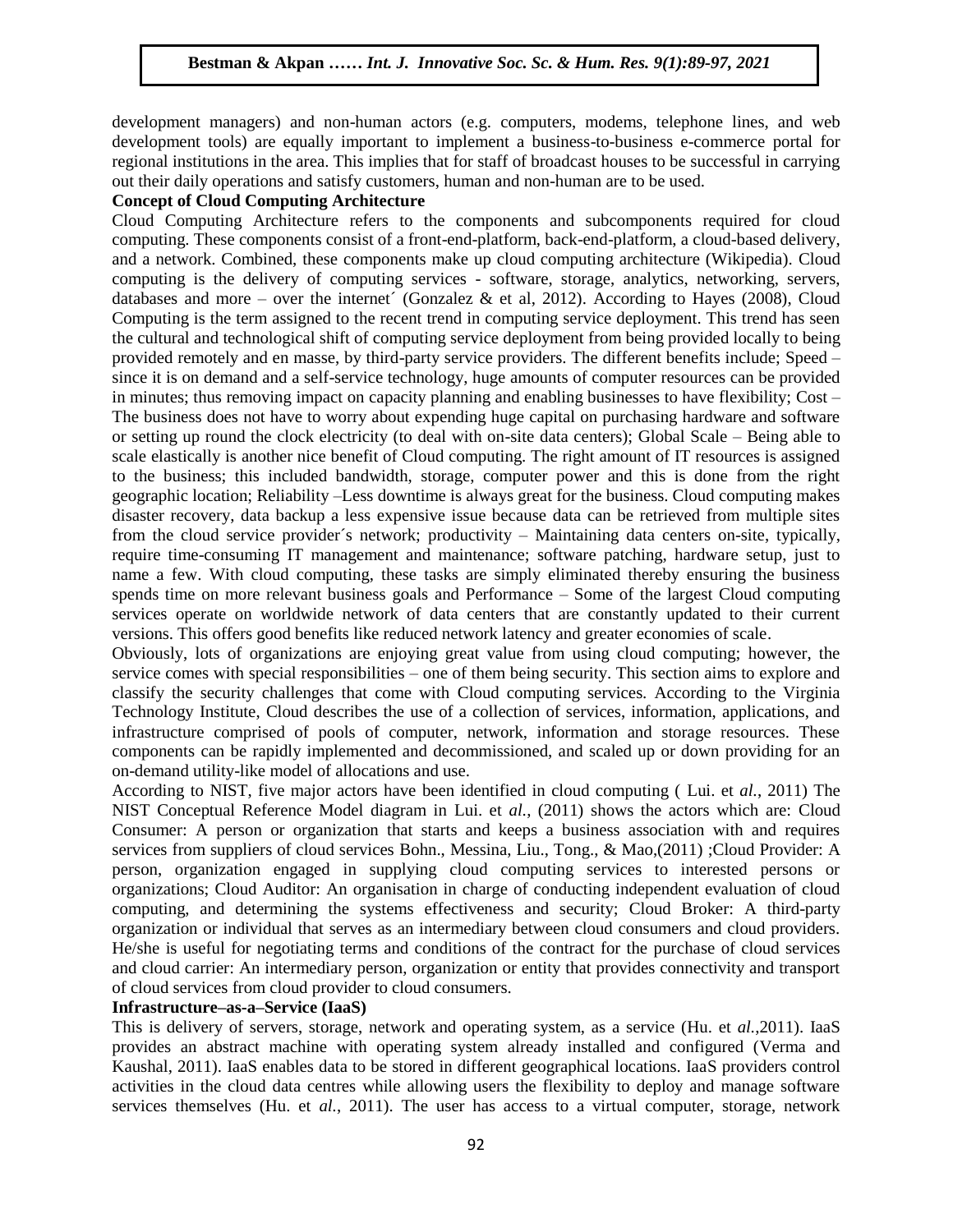infrastructure, computing resources for deploying and running software Bhardwaj, Jain, and Jain, (2010). The cloud provider only manages the software and hardware, such as servers, storage devices, host OS and hypervisor for virtualization (Jadeja and Modi, 2012). A typical cloud architecture diagram services available to cloud users is shown in (Jadeja and Modi, 2012).

Examples of IaaS: Content Delivery Networks (CDNs): CDNs record user content and files to improve the system performance such as speed and the cost associated with the delivery content for web-based systems. This is useful for handling diverse kinds of content for delivery to any website or mobile app. Backup and Recovery: This provides ability for seamless backup and restoration of files. Compute: This involves server requirements for maintaining cloud systems that can be configured and provisioned dynamically. Storage: Highly scalable storage ability useful for recording activities of applications, file backups and recovery and storing files are also available.

## **Concept of Organizational Excellence**

Organizational Excellence (OE) Concept is the ability of the organization to achieve its objectives by using available resources efficiently and effectively (Al Hila & Al Shobaki, 2017). OE is the unique practice of the organization to achieve a set of key concepts: customer focus, management through processes and facts, continuous learning, partnership development and social responsibility, results orientation, leadership and goal setting, individual development and participation, innovation, and improvement (Al-Dhaafri et al., 2017). OE is the ongoing effort to establish an internal framework for standards and processes that aim to engage and motivate employees to deliver products and services that meet customer needs and expectations (Saleh & Watson, 2017). OE is excellence in business, which includes distinct human resources, distinct partnerships, distinct operations, and outstanding products (Qawasmeh et al., 2013).

OE is the development and support of organizational processes and systems to improve performance and create value for stakeholders. OE is much more than a quality system, which means achieving excellence in everything the organization does (Mann et al., 2012). OE is the unique practice of managing organizations and delivering values to customers and other stakeholders (Antony & Bhattacharyya, 2010). OE is the investment of organizations by the critical opportunities ahead of effective strategic planning and the commitment to a common vision that is clear of purpose, resource adequacy, and performance (Pinar & Girard, 2008). OE is the overall method of work that leads to balanced satisfaction of all stakeholders; thus, increasing the likelihood of success in the long run (Breyfogle, 2008). Excellence not only means success but includes success, excellence and uniqueness for survival and growth. Growth and excellence are two sides of a single coin (Seymour & Barker, 2004). OE is the achievement of a sustainable competitive advantage in the sense that it is better than competitors in one or more areas of strategic performance by improving quality and achieving higher returns at the lowest cost (Kandula, 2003). OE is the ability of the organization to provide opportunities, and the appropriate environment that seeks to stimulate, correct and effectively address problems (Grote, 2002).

#### **Employees' Proficiency**

Employees' Proficiency is the ability of an employee to perform the tasks required in doing the job, with the right skill-set. Having the skills and completing tasks as well, helps measure the level of an employee's proficiency. Companies have realized that cloud computing helps improve employee proficiency in so many ways. Holley Dowden (2020), highlights 9 ways cloud computing improves employees proficiency.

## **Competitive Edge**

Competitive Edge is the attribute that allows an organization to outperform its competitors. Competitive Advantage may include access to natural resources, such as high-grade ores or a low-cost power source, highly skilled labor, geographical location, high entry barriers and access to new technology. The goals of gaining competitive advantage from cloud computing are realized in unexpected areas including advanced customer relationships driven by big data analytics, precise business decision making from cloud decision support system, and enhanced business collaborations. (Alan, 2020). According to IBM study, companies that have deployed cloud computing are gaining a competitive advantage over firms that don't have cloud computing (Alan, 2020).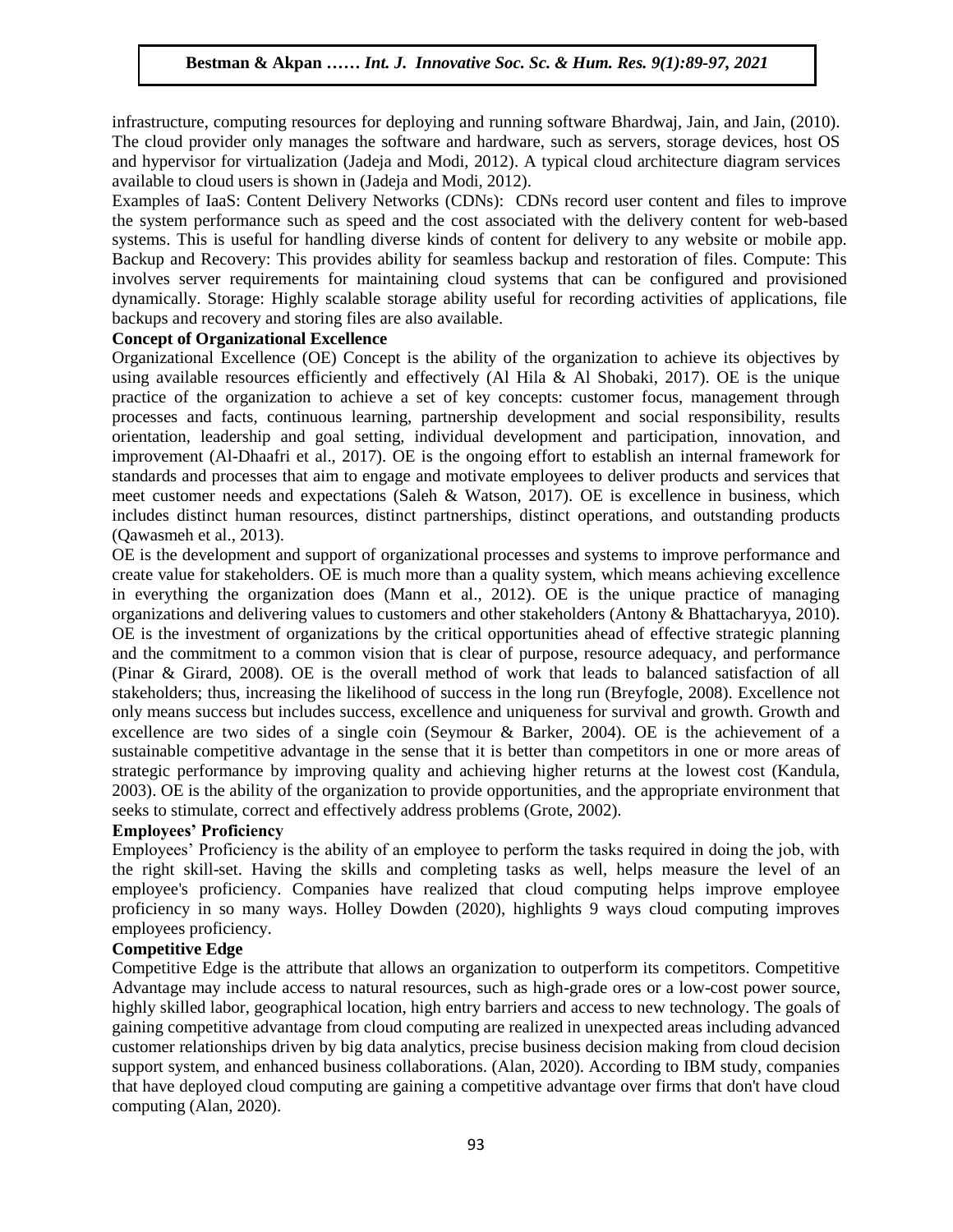#### **Relationship between Infrastructure–as-a–Service and Organizational Excellence**

Moullin (2007) defined organizational excellence as outstanding management Employee Performance (EPF): The elements of creativity, practices of managers in managing their organizations and innovation, productivity, competitiveness, financial excellence, the delivery of value to their stakeholders. Whereas effectiveness and efficiency exist at all levels at which Anonymous (2016) defined organizational excellence as performance; an ongoing effort to establish an internal framework of level, process level or employee/work unit level standards and processes intended to engage these dimensions and motivate employees to deliver products and services that constituents of performance are not essentially to fulfill customer requirements within business applicable to all business processes and work unit expectations (Anthony and Bhattacharyya, 2010).

The combined terms of organizational measurement of performance, nonetheless, they excellence" have taken over numerous concepts and represent lagging indicators that can be considered as the applications of quality systems, creating the foundation output of any action performed within the work for organizational participation in continuous environment. Spady (1986) signal the performance is evaluated from this perspective of these commencement of organizational excellence literature as seven main items as adopted by Antony and a major paradigm shift; key aspects of this paradigm were Bhattacharyya (2010) including creativity, productivity, discussed as: removal of bias for action through tests and financial excellence, effectiveness, efficiency, innovation and retests drawing closer to consumers, entrepreneurship competitiveness.

Consequently, the following through innovation and adaptation, productivity through hypotheses are proposed: people, hands-on, value-driven, sticking to the knotting, simple form, lean staff, simultaneous loose-tight employee performance has a positive effect on properties. After close to four decades, the main aspects organizational excellence model has not changed much as most of these qualities are in line with popular models of Organizational excellence. In organizational excellence, (European Bhattacharyya (2010) defined organizational excellence Foundation for Quality Management (Anonymous, 2012). as the rate at which goods and services are produced by Organizations has remained an output that can improve standard population of workers. Others such as best be achieved through collaboration and teamwork. The study postulates the following hypotheses to be tested:

- Ho<sub>1</sub>: There is no significant relationship between Infrastructure–as-a–Service and employee's proficiency in broadcast media houses in Rivers State.
- Ho2: There is no significant relationship between Infrastructure–as-a–Service and competitive edge in broadcast media houses in Rivers State.

#### **METHODOLOGY**

The study adopted the cross-sectional survey in its investigation of the variables. Primary data was sourced through structured questionnaire. The target population comprised of 24 broadcast media houses in Rivers State, Nigeria.The study used cross-sectional survey approach and descriptive research design, The Taro-Yamene sample size determination formula was used to determine the sample size. A sample size of 158 managers and heads of department was used for the study. The research instrument was validated through by experts as provided by supervisors vetting and approval while the reliability of the instrument was achieved by the use of the Cronbach Alpha coefficient with all the items scoring coefficients above 0.70. The hypotheses were tested using the Spearman's Rank Order Correlation Statistics. The tests were carried out at a 95% confidence interval and a 0.05 level of significance.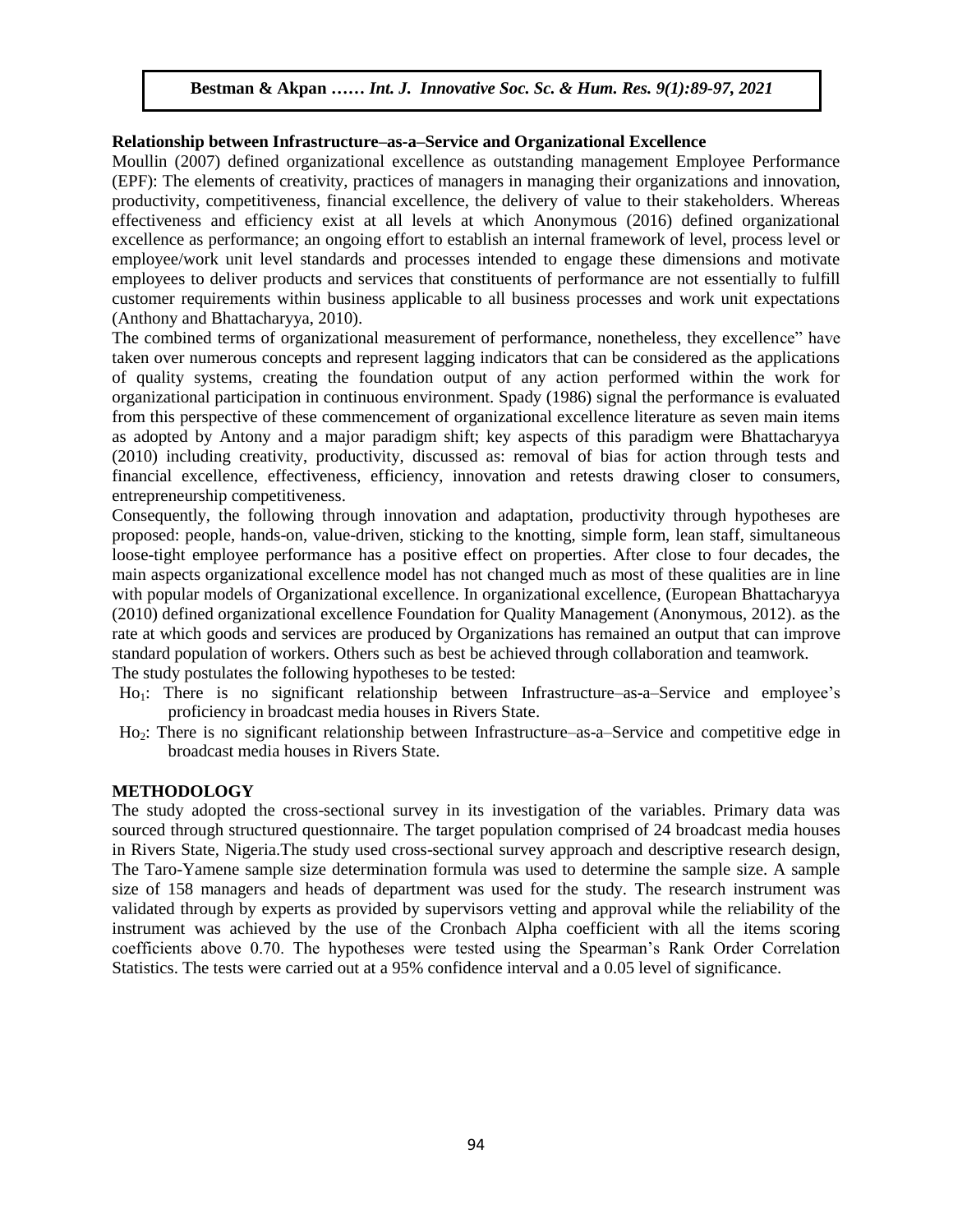### **DATA ANALYSIS AND RESULTS Bivariate Analysis**

The Spearman Rank Order Correlation coefficient is calculated using the SPSS 21.0 version to establish the relationship among the empirical referents of the predictor variable and the measures of the criterion variable.

| Table 1 Correlation Matrix for Infrastructure–as-a–Service and Organizational excellence |                                        |                            |                                 |                                  |                     |
|------------------------------------------------------------------------------------------|----------------------------------------|----------------------------|---------------------------------|----------------------------------|---------------------|
|                                                                                          |                                        |                            | Infrastructure-<br>as-a-Service | <b>Employee's</b><br>proficiency | Competitive<br>Edge |
| Spearman's<br>rho                                                                        | for<br>Infrastructure-<br>as-a-Service | Correlation<br>Coefficient | 1.000                           | $.926***$                        | $.969**$            |
|                                                                                          |                                        | $Sig. (2-tailed)$          |                                 | .000                             | .000                |
|                                                                                          |                                        | N                          | 120                             | 120                              | 120                 |
|                                                                                          | Employee's<br>Proficiency              | Correlation<br>Coefficient | $.926***$                       | 1.000                            | $.968^{**}$         |
|                                                                                          |                                        | $Sig. (2-tailed)$          | .000                            |                                  | .000                |
|                                                                                          |                                        | N                          | 120                             | 120                              | 120                 |
|                                                                                          | Competitive<br>Edge                    | Correlation<br>Coefficient | $.969***$                       | $.968**$                         | 1.000               |
|                                                                                          |                                        | $Sig. (2-tailed)$          | .000                            | .000                             | ٠                   |
|                                                                                          |                                        | N                          | 120                             | 120                              | 120                 |
|                                                                                          |                                        | Correlation<br>Coefficient | $.828***$                       | $.882**$                         | $.851**$            |
|                                                                                          |                                        | $Sig. (2-tailed)$          | .000                            | .000                             | .000                |
|                                                                                          |                                        | N                          | 120                             | 120                              | 120                 |

\*\*. Correlation is significant at the 0.01 level (2-tailed).

# *SPSS 21.0 data Output, 2021*

Table 1 illustrates the test for the three previously postulated bivariate hypothetical statements. The results show that for hypothesis one; there is no significant relationship Infrastructure–as-a–Service and Employee's proficiency( $r = 0.926$ ,  $p = 0.000 < 0.01$ ), hypothesis two; There is no significant relationship between Infrastructure–as-a–Service and competitive edge ( $r = 0.969$ ,  $p = 0.000 < 0.01$ ).

Therefore based on the results illustrated, all previous bivariate null hypothetical statements are hereby rejected as the study finds that:

- There is a significant relationship between Infrastructure–as-a–Service and Employee's proficiency in broadcast media houses in Rivers state.
- There is a significant relationship between Infrastructure–as-a–Service and competitive edge of broadcast media houses in Rivers state.

# **DISCUSSION OF FINDINGS**

The results from the test of hypotheses revealed that there is a significant positive relationship between cloud computing architecture and organizational excellence in broadcast media houses in Rivers State. The finding is corroborated in Zipporah (2017) who found that there is a significant relationship between cloud computing services and organization performance, as it relates in the improved organizational performance especially in accuracy of data processing, timely reporting and overall improvement in efficiency of the organization. The study further revealed the significant value of platform service, hardware services and application service have the highest adoption rates and contribute greatly to the improved organizational performance, accuracy of data processing and timely reporting on the extent of adoption of cloud computing.

The result of this study agrees with research carried out by Saini, Heistand, Jin, Chang, Hood, Mehrotra and Biswas (2015) that similarly revealed that increased interest in cloud computing adoption with platform service, hardware services and application service are the commonest adopted function same as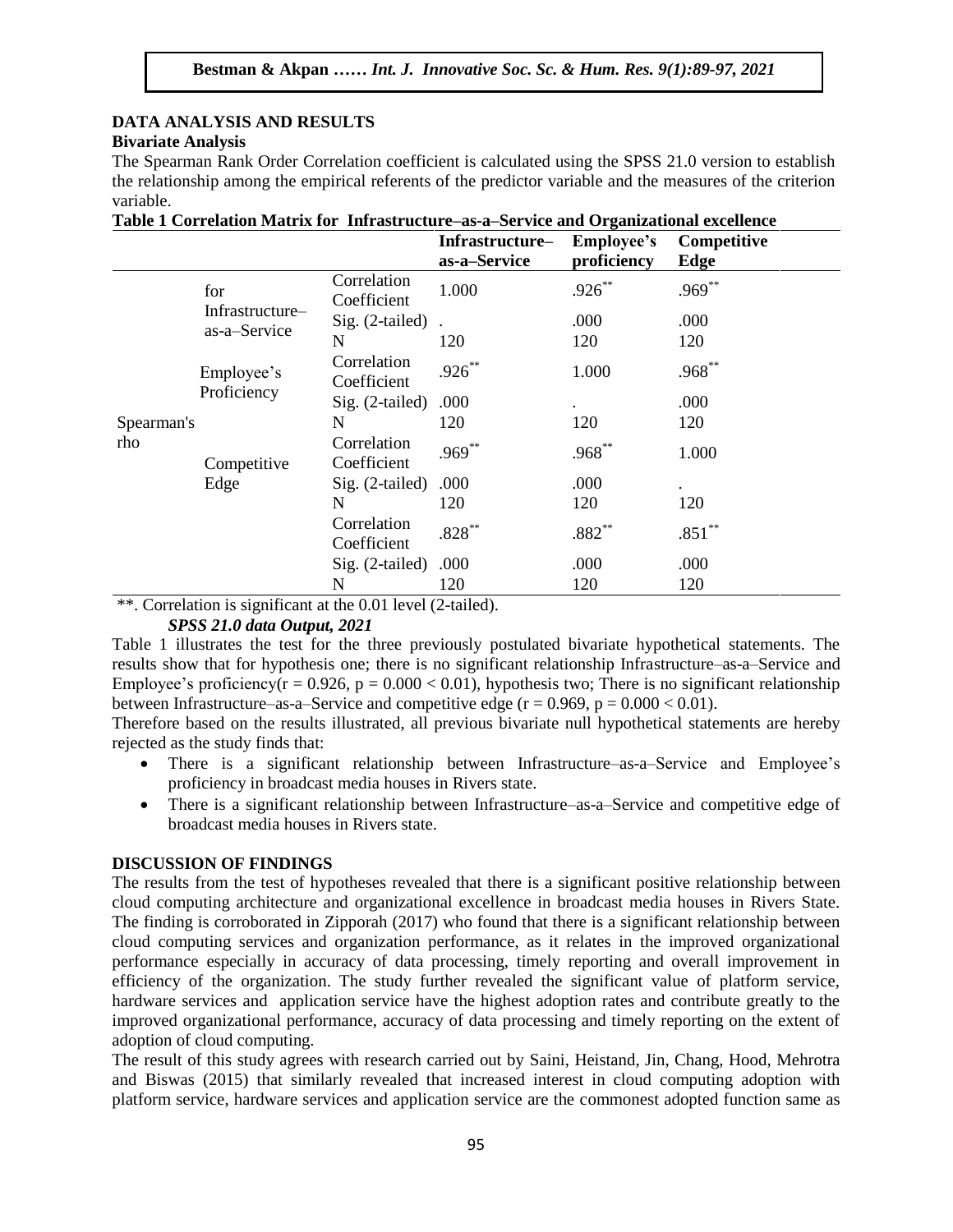other function listed. The study also revealed that users considers speed of access and connectivity to the system a high factor in their adoption and use of cloud computing. This is consistent with research that was carried out by Khisa (2015) where he listed some of the concerns that may cause SMEs not to readily adopt cloud computing such as bandwidth limitation which affects speed of access and connectivity.

#### **CONCLUSION AND RECOMMENDATIONS**

The findings of the study made it clear that various broadcast media houses are more skill-based and involving strategic thinking and hence, the best computing services should be made available for staff to work with. The study concludes that cloud computing architecture significantly influences organizational excellence in broadcast media houses in Rivers State. Based on the foregoing conclusions, the following recommendations are suggested.

The study recommends that broadcast media houses should ensure the right software is used in storing data securely in order to prevent hackers gaining access to the organizations vital information. This will help the organization become outstanding giving them an edge above their competitors.

#### **REFERENCES**

- Adewale, O.O., Abolaji, A.J. & Kolade, O.J. (2011). Succession planning and organizational survival: Empirical study on Nigerian private tertiary institutions. *Serbian Journal of Management,* 6(2),  $231 - 246.$
- Alan, F. Castillo (2020). Competitive advantage from cloud computing. [https://cloudcomputingtechnologies.com.](https://cloudcomputingtechnologies.com/)
- Al-Dhaafri, H., Al-Swidi, A., & Al-Ansi, A. (2016). Organizational excellence as the driver for organizational performance: A study on Dubai police. *International Journal of Business and Management, 11*(2), 47 – 52.
- Al-Dhaafri, H., Al-Swidi, A., & Yusoff, R. (2016). The mediating role of TQM and organizational excellence, and the moderating effect of entrepreneurial organizational culture on the relationship between ERP and organizational performance. *The TQM journal, 28*(6), 991-1011.
- Ali, M., Khan,S.U & Vasilakos, A.V (2015). Security in cloud computing: Opportunities and challenges. *Journal of Information Science, 1*(305), 357–383.
- Antony, J. P., & Bhattacharyya, S. (2010) Measuring organizational performance and organizational excellence of SMEs – Part 2: An empirical study on SMEs in India. *Measuring Business Excellence,* 3(14), 42-52.
- Bhardwaj, S., Jain, L., & Jain, S. (2010). Cloud Computing: A study of infrastructure as a service (Iaas). *International Journal of Engineering,* 2 (1), 60–63.
- Bou Abdo, J., Demerjian, J., Chaouchi, H., Barbar, K., (2017). Evaluation of mobile cloud architectures. *Pervasive mobile computing*, 39(2), 284–303.
- Breyfogle, F. (2008). Integrated enterprise excellence, the basics: Golfing buddies go beyond lean six sigma and the balanced scorecard. Pub bridgeway books and citius publishing, Inc, Austin USA, P.3.
- Callon, M. & Latour, B. (1981). Advances on social theory and methodology: Towards an integration of micro- and macro-sociologies. *Boston: Routledge.* 277 - 304.
- Davidovic, V., Ilijevic, D., Luk, V., & Pogarcic, I. (2015). Private cloud computing and delegation of control, in *energy procedia*, 2(100), 196–205.
- Devinney, T. M., Yip, G. S., & Johnson, G. (2009). Using frontier analysis to evaluate company performance. British Journal of Management, forthcoming
- Englbrt, D. (2003). Organizational effectiveness. Book internet. Fleck, D., (2009). Archetypes of organizational success and failure. *Brazilian administration review, Curitiba,* 6(2), 78-100.
- Ferrer, J Pérez, D.G and González, R.L. (2016). Multi-cloud, platform-as-a-service model, Functionalities and approaches," in *Procedia computer science*, 97(3), 63–72.
- Holley, Dowden, (2020). 9 ways cloud computing improves employee productivity. http://www.ntiva.com/blog/9-ways-cloud-computing-improves-employee-productivity.